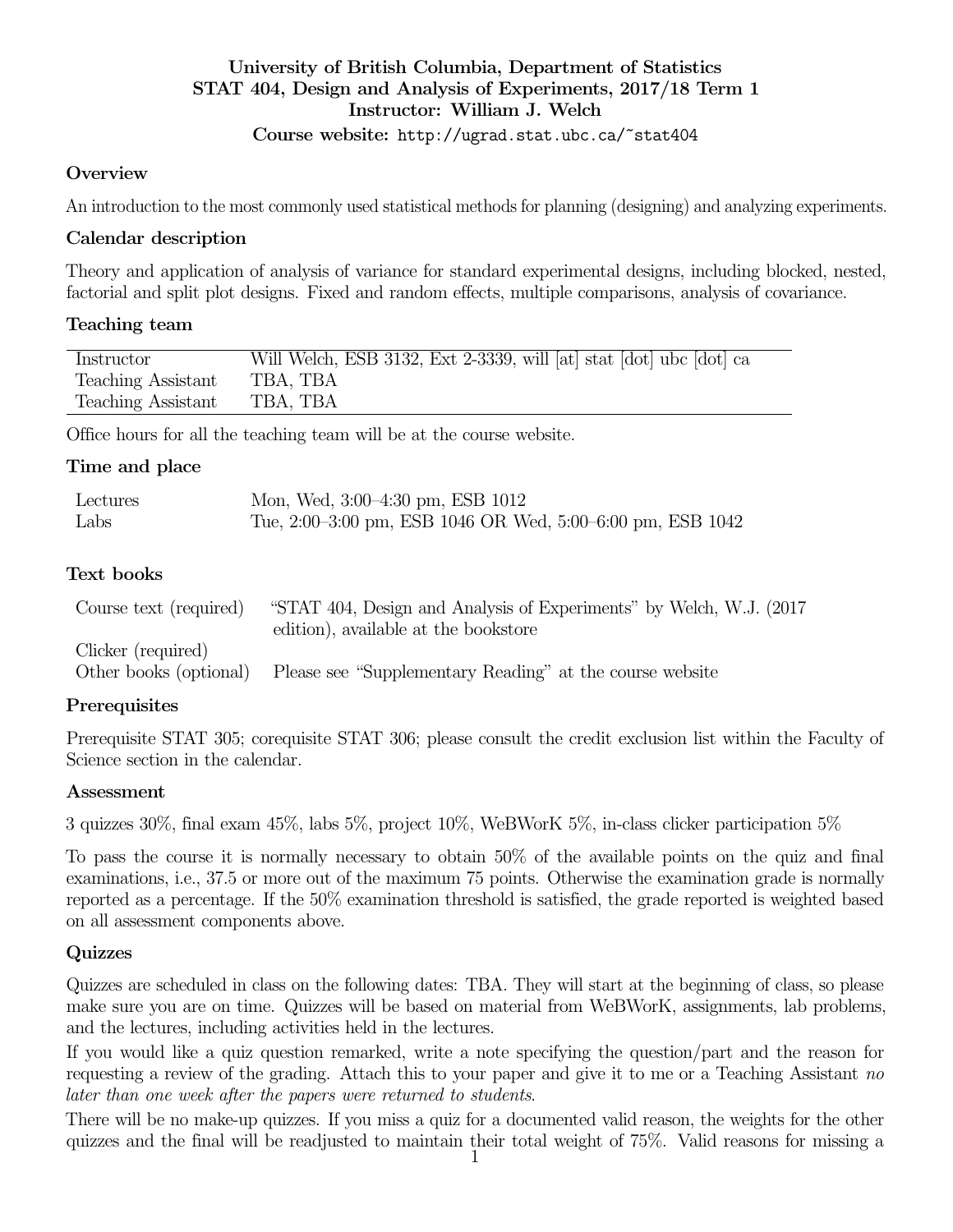quiz are typically medical conditions, other emergencies, or an important UBC event. Please take note that, as the quiz dates are known well in advance and are in class time, normally there will be no accommodation for exams in other classes, vacations, social events, business transactions, or similar activities.

# Examination aids

You may take a formula sheet to the quizzes and final examination. Sometimes a calculator will be needed—please bring a non-programmable one in case. No other aids are permitted.

The formula sheet is one double-sided  $8\frac{1}{2} \times 11$  sheet of paper *with formulas only*, i.e., no numbers unless they are part of the formula, no explanation of the formulas or other words, and no algorithms for carrying out tasks. Please put your name on the formula sheet as it will be handed in (and returned).

Mathematical operators like "Var" in  $Var(Y) = \sigma^2$  are not words, and this is a valid formula. But a statement like "the Var of Y is  $\sigma^{2n}$  is not a formula; it is an explanation and cannot be on the formula sheet. "Formulas" include R computer code, e.g., mean $(x)$ .

Bring your student ID to the quizzes and the final exam.

# Labs

You will work in a team; its membership will be determined by the lab Teaching Assistant. Your team should sit together in lectures, too, as the team may be called upon to answer questions from time to time. For most labs, a joint report for the team will be handed in at the end. It will be marked.

# Assignments

There will be approximately online WeBWorK assignments for credit approximately every two weeks.

Traditional questions will also be given approximately weekly. They will NOT be collected or marked. Brief answers are provided in the course text, and some answers will be taken up in the lab or in class. No other solutions will be provided.

If you cannot get started with a question or are stuck at some point in the solution, please see one of the teaching team during office hours. We are here to help YOU successfully complete the problem; it does not help you if we do the problem for you. See us as often as you need to keep making progress. Working together in groups is encouraged. The purpose of WeBWorK and other assignments is to prepare you for the quizzes and final, where similar questions will appear. The traditional questions are not part of assessment but are also an (essential!) aid to learning by doing.

# Computing

Computing is an integral part of this course, e.g., to carry out tedious analysis of variance calculations. We will use the R data-analysis environment. The course web site has information about how you may also download R to you own computer, data sets and examples, and several online R tutorials, including a "getting started guide". Some of the assigned questions and some labs will involve computing. Familiarity with R will be tested on the quizzes and final examination.

# Outline of topics

The course will proceed roughly in the same order as the course notes.

- Introduction
- PART I ANALYSIS
	- Review of linear models and least squares
	- Completely randomized t-treatment experiments (treatment contrasts)
	- Randomized-block designs and two-way factorials
	- Factorial experiments
	- Two-level factorial designs
- PART II PLANNING OF EXPERIMENTS
	- Blocking and fractionating two-level factorial designs